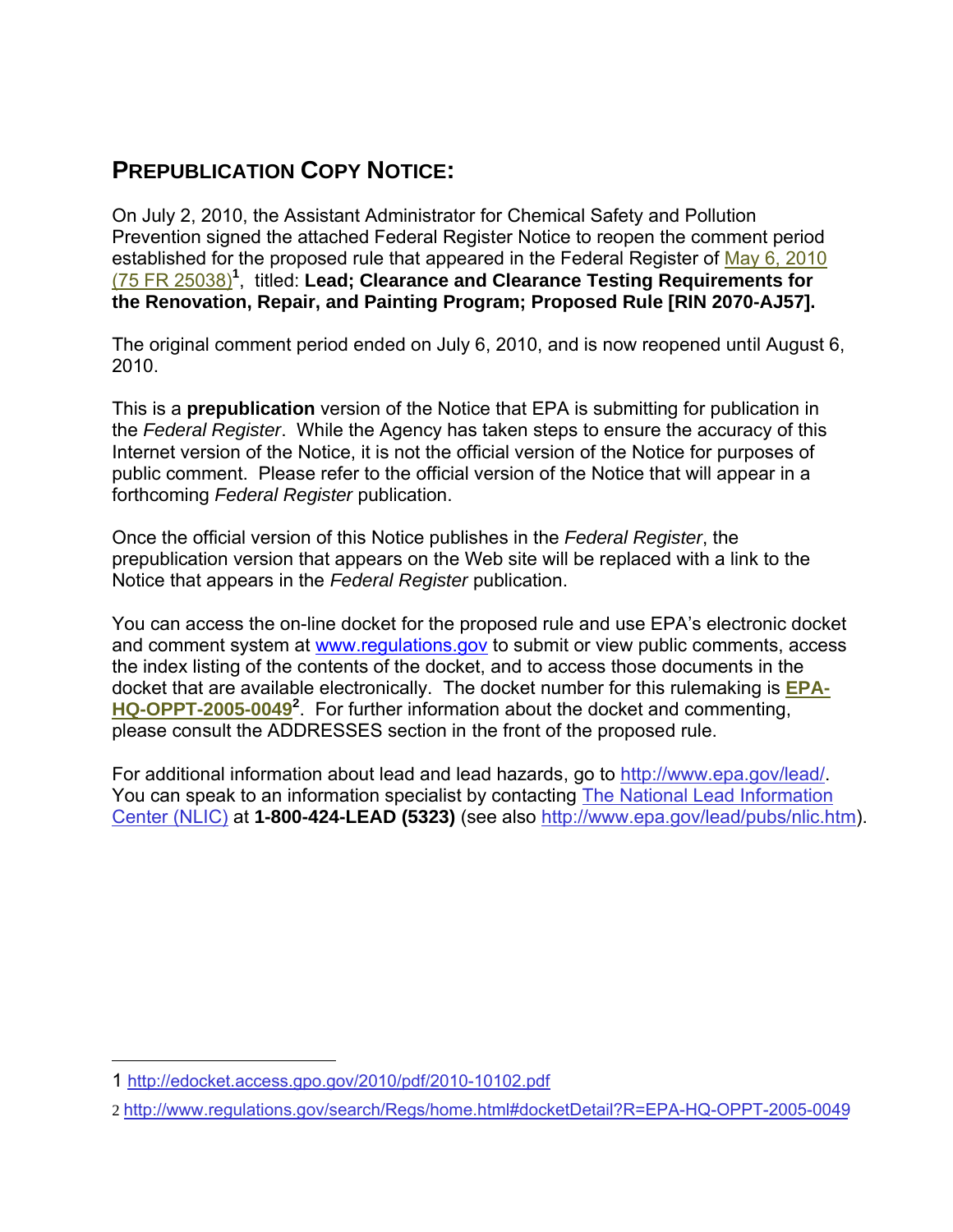## **ENVIRONMENTAL PROTECTION AGENCY**

**40 CFR Part 745** 

[EPA-HQ-OPPT-2005-0049; FRL-8836-1] **RIN 2070-AJ57** 

Lead; Clearance and Clearance Testing Requirements for the Renovation, Repair, and Painting Program; Reopening of Comment Period

**AGENCY:** Environmental Protection Agency (EPA).

**ACTION:** Proposed rule; reopening of comment period.

**SUMMARY:** EPA issued a proposed rule in the Federal Register of May 6, 2010, concerning several revisions to the 2008 Lead Renovation, Repair, and Painting Program (RRP) rule. This document reopens the comment period for an additional 30 days.

**DATES:** Comments, identified by docket identification (ID) number EPA-HQ-OPPT-2005-0049, must be received on or before August 6, 2010.

**ADDRESSES:** Follow the detailed instructions as provided under **ADDRESSES** in the Federal Register document of May 6, 2010.

FOR FURTHER INFORMATION CONTACT: For technical information contact: Cindy Wheeler, National Program Chemicals Division, Office of Pollution Prevention and Toxics, Environmental Protection Agency, 1200 Pennsylvania Ave., NW., Washington, DC 20460–0001; telephone number: (202) 564-0484; e-mail address: wheeler.cindy@epa.gov.

For general information contact: The TSCA-Hotline, ABVI-Goodwill, 422 South Clinton Ave., Rochester, NY 14620; telephone number: (202) 554–1404; e-mail address: TSCA-Hotline@epa.gov.

**SUPPLEMENTARY INFORMATION:** This document reopens the public comment period established in the Federal Register of May 6, 2010 (75) FR 25038) (FRL-8823-5). In that document, EPA proposed several revisions to the 2008 Lead Renovation, Repair, and Painting Program (RRP) rule. The proposal included additional requirements designed to ensure that lead-based paint hazards generated by renovation work are adequately cleaned after renovation work is finished and before the work areas are re-occupied. EPA is hereby reopening the comment period for 30 days.

To submit comments, or access the docket, please follow the detailed instructions as provided under **ADDRESSES** in the May 6, 2010 **Federal Register** document. If you have questions, consult the technical person listed under FOR FURTHER INFORMATION CONTACT.

 $107 - 0957$